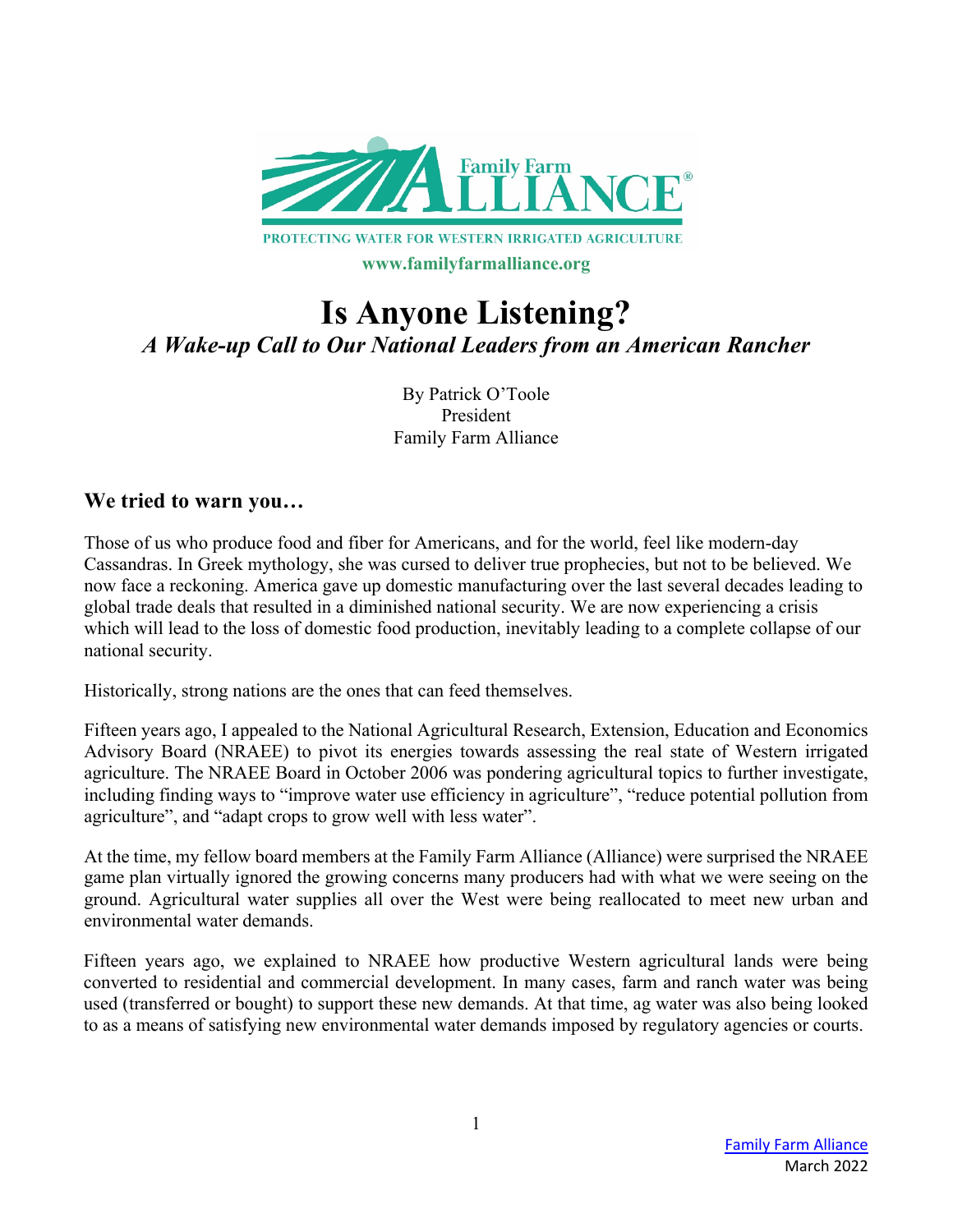Fifteen years ago, we asked NRAEE some pointed questions that demanded answers. At what point will too much agricultural land be taken out of production? Do we want to rely on imported food for safety and security?

Fifteen years ago, we pointed out that Europeans, who had starved within memory, understood the importance of preserving and protecting their food production capability. They recognized it for the national security issue that it is.

And some of those countries still do.

Earlier this month, *Business Post* reported that all farmers in Ireland will be asked to plant some of their land in wheat, barley and other grains, as part of emergency plans being drawn up by the government to offset a predicted food security crisis in Europe amid Russia's ongoing assault on Ukraine.

Fifteen years ago, we counseled NRAEE Advisory Board members that if they wanted to do something truly meaningful we, too, should look at the bigger picture. Urbanization, competition for water supplies and an increasing burden of regulations were already driving Western farmers off the land at a time when American food production in general was beginning to follow other industries "offshore" in search of lower costs.

Fifteen years ago, we raised concerns about the ability of global producers to keep up with food demand of a growing world population. Those concerns were amplified and documented by the Global Agricultural Productivity (GAP) Report, which in 2010 first quantified the difference between the current rate of agricultural productivity growth and the pace required to meet future world food needs. That report predicted that total global agricultural output would have to be doubled by the year 2050 to meet the food needs of a growing global population.

Ten years ago, we pleaded with policy makers to recognize and address the fact that our own farmers and ranchers were being subjected to increased regulations and related uncertainty that was making it harder to survive in a harsh economy. We warned that putting just a part of that group out of work and taking agricultural lands out of production so that water supplies can be redirected to new urban and environmental demands would impart huge limitations on our future ability to feed our country and the world.

Ten years ago, we urged our federal leaders to begin seeking the right combination of tools and incentives, as well as both public and private sector investments, to allow Western irrigated agriculture to help close the global productivity gap and sustainably meet the world's needs in 2050.

We kept speaking these truths for the following decade. We saw some growing recognition and even positive political response to some of our recommendations, most notably in form of "once-in-ageneration" spending for Western water infrastructure included in the recent Bipartisan Infrastructure Law.

But sadly, the arguments we made in support of Western irrigated agriculture have been drowned in a flood of commentary from faraway critics, many of them developers and litigators, who downplay the importance of protecting the use of water to produce affordable and safe food and fiber.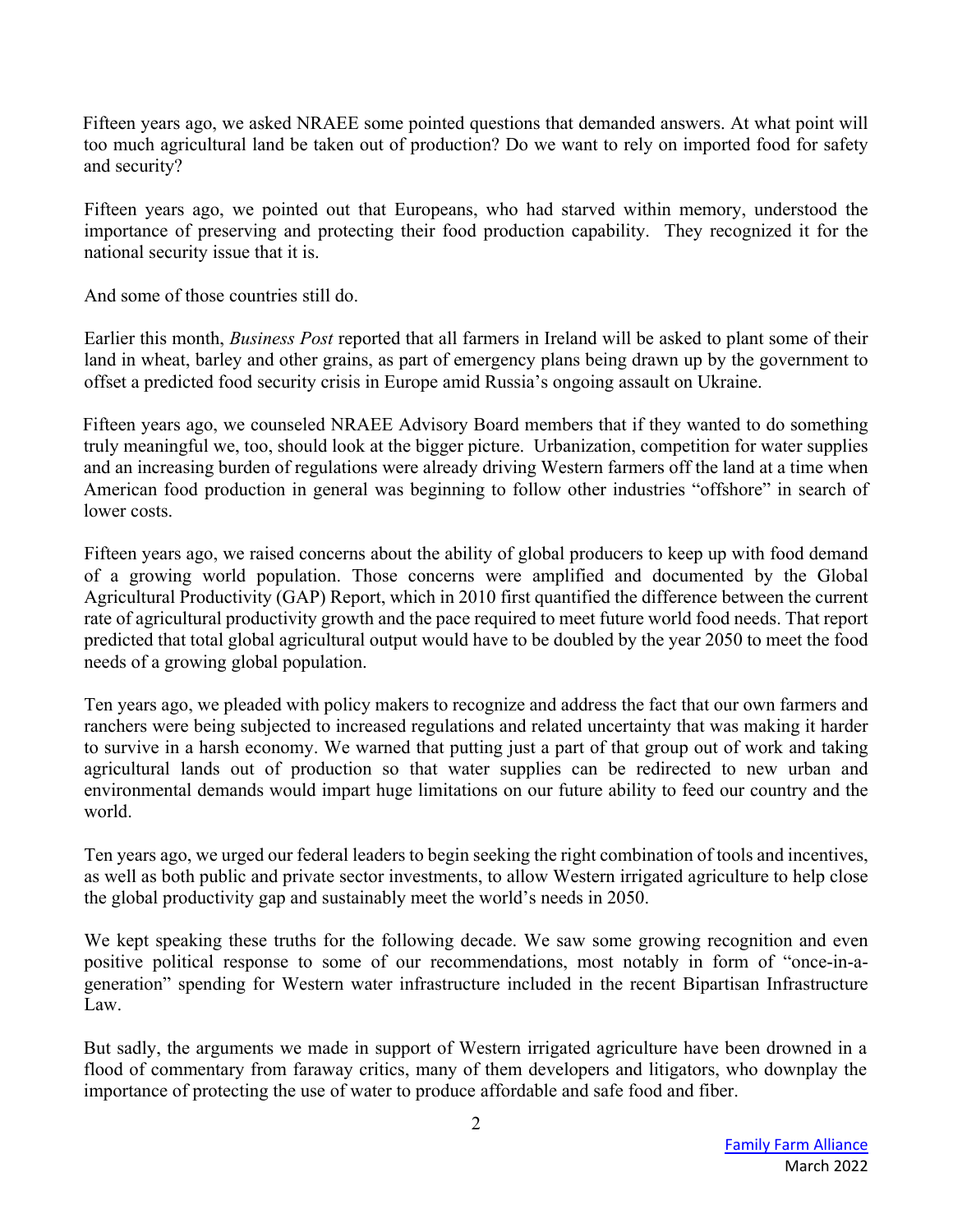## **…But now our worst fears have become very real.**

For a long time, there was an inborn appreciation and awareness by our policy leaders for the critical importance of a stable food supply. A nation with a strong defense and a strong agricultural base is well poised for peace and prosperity. With these ends in mind, our forefathers created the strongest, most stable nation in the history of man. This foresight enabled us to rescue the world from darkness in two world wars, and largely -although not entirely- keep the globe at peace for the past 70 years.

Sadly, it appears that many policy makers and consumers alike have lost that awareness. Americans spend less of their income on food than any country in the world, but take the availability of abundant, better, safer and affordable food for granted. Meanwhile, farmers and ranchers continue to feel the pinch– and now that pinch is translating itself back into the supermarket.

As the United States continues to import more and more of its food supply, people in third world countries are also feeling the pinch. That pinch is going to feel more like a punch soon, with inflation already spiraling out of control, and the seeds of a global food shortage germinating in the trampled grain fields of Ukraine.

Yes, you read that correctly: I said food shortage.

A large part of Vladimir Putin's leverage to keep the Western world from helping Ukraine is Russia's control over a vast part of their energy supply. What kind of leverage do you think Putin will exert should he control the immense amount of food that comes out of Ukraine?

Ukraine's farmlands encompass the same land area as the entire state of California. It is referred to by many as the breadbasket of the world. It accounts for 12% of global wheat exports, 16% of global corn exports, and 18% of global barley exports.

The United Nations Food and Agriculture Organization just reported that global food prices hit their highest level on record last month. This report does not account for the full effects of the Ukraine conflict.

We have no direct control over these larger global developments, but we do have control over what we do with our resources here in the United States. I stand aghast that, in a year when a critical food exporting country is heroically and desperately trying to stave off an invasion, Americans are simultaneously voluntarily doing away with our own food production capacity and with it, our own national security.

## **A Shift in Priorities**

Curtailing U.S. agricultural productivity today seems to me to be both inconceivable and sheer madness. But it's actually happening, in places like the Oregon and California's Klamath Basin and California's Central Valley. The Central Valley is one of only five areas on earth that feature a Mediterranean climate giving its farmers a unique advantage over other regions when it comes to growing crops—more than 230 varieties of fruits, nuts, and other valuable commodities.

The federal government and California's inflexible water management practices will likely provide ZERO water for the second straight year to these farmers, at a time when our country and the world will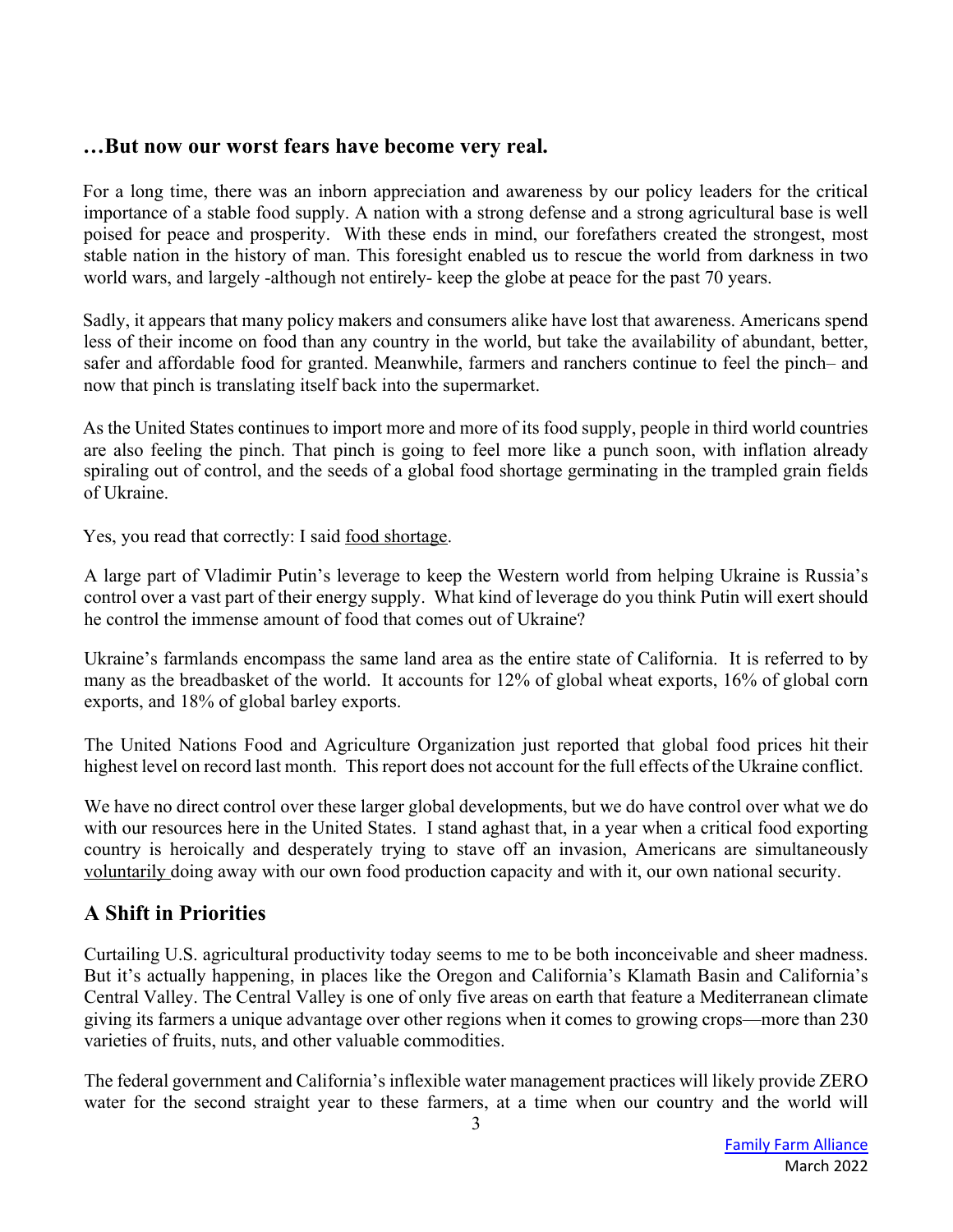desperately need their products. Much of that water instead will be directed to help fish populations, although nearly 30 years of empirical data has failed so far to show a positive response to such water shifting schemes from those targeted fish populations.

At the same time, punishing new farm labor laws – recently enacted in states like California, Colorado and Oregon – have been advanced by animal rights and environmental justice activists, who publicly call out farmers and ranchers as rapists, racists and human traffickers. This demonization is as destructive as it is false.

In the decade since 2006, new rules at both the state and federal levels have imposed significantly higher regulatory burdens on California growers, specifically with respect to food safety, water quality, labor wages, air quality; and worker health and safety. A recent case study by the California Polytechnic Institute at San Luis Obispo showed that, for one lettuce grower, production costs increased by 24.8% from 2006 to 2017, while the costs of regulatory compliance rose by **795%**.

We know that American farmers, and farmworkers, are literally "salt of the earth" folks. Much is made by some critics of the role of corporate agriculture, but almost 96 per cent of agricultural operations are family owned. They are the beating heart of America.

Yet many farmers today discourage their children from following them on the land. They cannot expect to profit from their hard work, and they are demonized for doing it. This is a crisis for Americans and American security. As in the past in this country, the critical work of food and fiber production must be respected and rewarded if we are to maintain our strength.

Our daily serving of news for the past year has been flooded with coverage of politicians, activists, and the media bombarding the public with a common message: climate change is destroying the planet, and we must take immediate and drastic action to halt it. Meanwhile, the need to produce 50 percent more food worldwide in the coming decades to fill the looming global "food gap" is hardly mentioned at all.

## **A Global Food Gap Looms**

During the next 30 years, the world's population is projected to grow larger and more prosperous. Accelerating productivity growth at all scales of production will be imperative to meet the needs of consumers and address current and future threats to human and environmental well-being. The human, economic, and environmental consequences of not meeting food production targets are profound. Poverty, food insecurity, and malnutrition – already at high levels in some parts of the globe – will condemn hundreds of millions more people to ill health and unfulfilled potential.

At a time when the future of Ukraine's ability to help feed the outside world is at risk, and the world's best producers are watching their water flushed out to the sea, our ability to increase productivity is being further curtailed. The grim global conditions we once expected to encounter in 2050 may now hit us a decade ahead of schedule.

We cannot continue long-term hypothetical processes that focus primarily on continued conservation and downsizing of Western agriculture. The U.S. needs a stable domestic food supply, just as it needs a stable energy supply. As we teeter on the brink of world war, the stability of domestic food supply becomes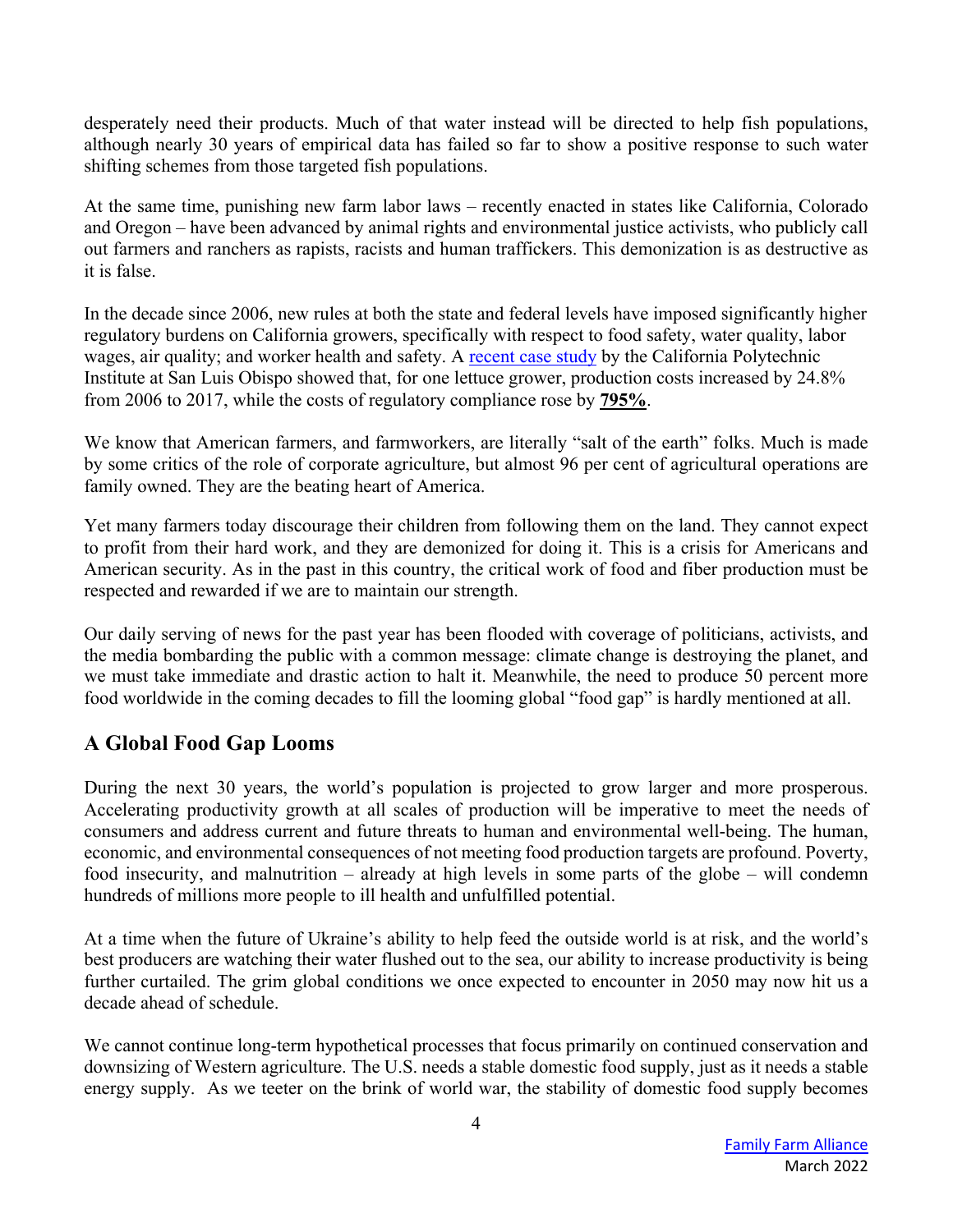even more pressing. And, our irrigated system of agriculture in the West can provide the most stable food supply in the world if we let it.

## **Reality Check Time**

A "politically correct" mindset seems to have become fashionable when it comes to Western water policy. That mindset assumes that the policies of the past have now outlived their usefulness and practicality. Those policies – built on the prior appropriation water rights system, sound hydrology, and water management accountability - enabled the West to be settled and to flourish. In the case of water rights, we are fortunate that prior appropriation has left much of the water in the hands of those who love the land – often times, farmers, ranchers and tribes. Otherwise, the water would inevitably flow toward money and urban growth.

Now, certain activists, academics, and journalists are pushing a coordinated mantra and a belief that we no longer need to manage Western water resources in a manner that continues to encourage investment in agricultural production. And many times, this mindset is one that believes that the continued development and use of Western water resources for agriculture is inconsistent with the nation's goals to protect and steward the environment.

My wife and I spent time last November at the COP26 climate summit in Scotland, where I witnessed international negotiators huddle to hammer out an acceptable climate agreement. I was dismayed that agriculture garnered little attention, except as a source of methane emissions. While people were exhorted to eat less beef, no one discussed the fact that much of the deforestation of the Amazon—now at a tipping point—is to produce beef to be sold in the United States.

COP26 participants talked a lot about deforestation. There was no discussion of the role that grazing can play in restoring forests in the Western United States. Other than exhorting people to plant more trees, little attention was paid to the role sound forest management has in sequestering carbon and managing water. These salient points were glaring omissions.

Much of the media coverage on the fires raging in Northern California last year featured commentary from politicians, environmental activists and academics who pointed to climate change as the driving factor behind the fires that have forced tens of thousands of Westerners to flee their homes. Scant attention was paid to rural Westerners who believe that forest management – or rather, the lack of management by federal agencies, driven in part by environmental litigation – likely plays a greater role in the current degraded, "Pick Up Sticks" condition of our Western forests.

It's galling to see those same groups, with their undeniable record of failure, now leading the charge to turn Western resource management on its head in the name of the global climate "crisis".

Current world events are leading more Americans to reconsider their priorities and ponder just how safe and stable we really are.

The Biden Administration needs to turn its attention to serious discussion of the climate "crisis" in the context of our food security. Policy makers need to coolly assess and address the vast press coverage about the latest "doom and gloom" report from the United Nations Intergovernmental Panel on Climate Change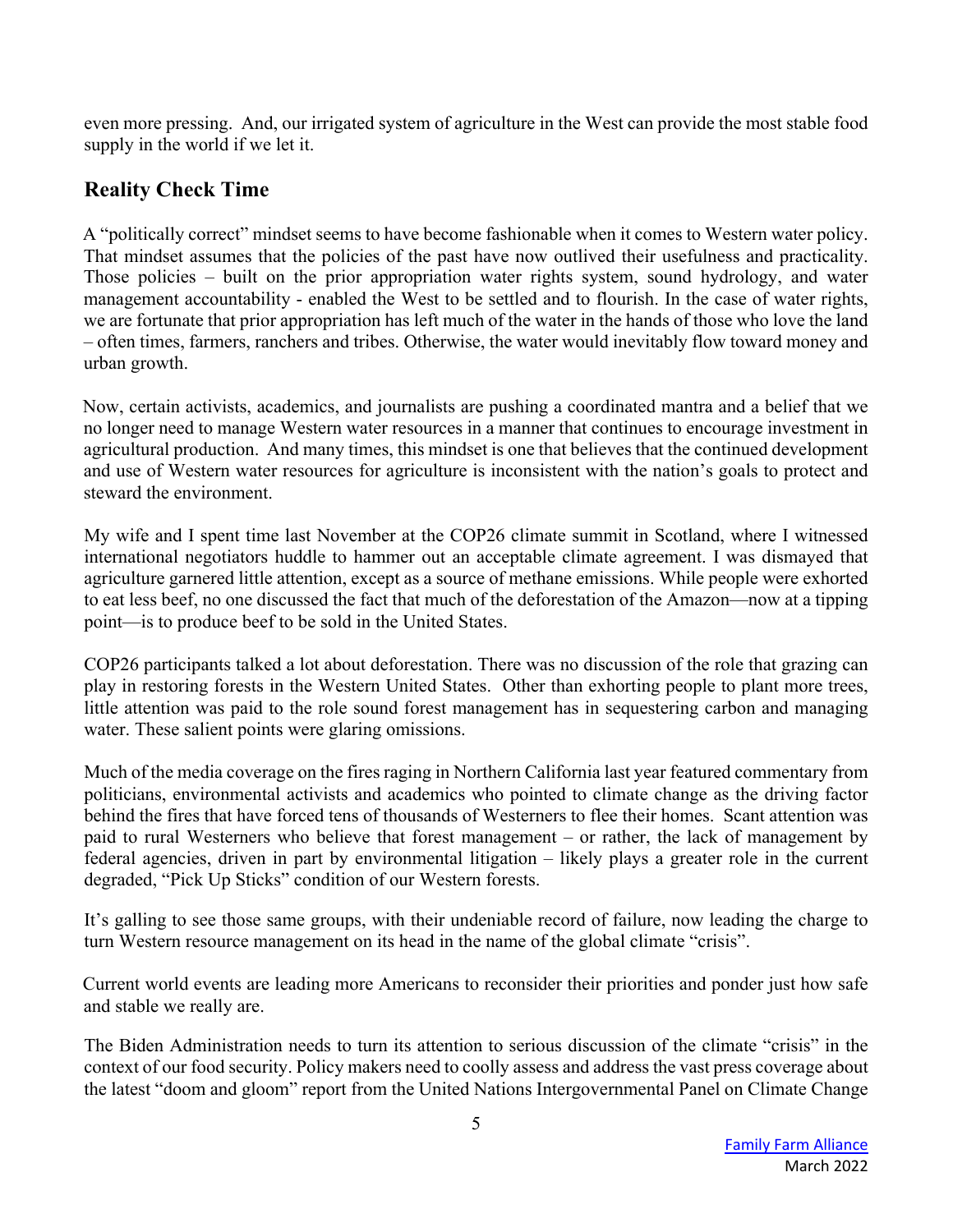(IPCC) warning of the deadly effects of climate change both now and in the future. We need to promote a measured understanding of the climate crisis in the context of food supply.

Could it be that political reality is setting in, as average Americans – bracing for increased inflation, higher gas prices, soaring food costs, and war – reset their priorities on issues that likely have a much more substantive impact on their daily lives?

## **"Those in the Arena"**

Western producers are seeing that their way of life is being written off by a segment of the public that appears to believe that the tragedy occurring in many parts of the West is a comeuppance that farmers and ranchers somehow deserve.

During a drought, it often seems like much attention is given to the critic, who has never managed water resources or implemented projects to improve water management or habitat for water-dependent species but has the "simple" answer to the problem at hand. Inevitably, the critics focus on their favorite beneficial use of water, which they favor at the expense of other important beneficial uses of water.

I still hold a sliver of hope that critical thinkers and leaders will easily distinguish this nonsense from reality.

There is a clear distinction to many of us in the rural West between those who are actively working – "those in the arena", as once extolled by Teddy Roosevelt - and the observers offering only critiques. Many Western ranchers like me are truly actively engaged, looking for ways to solve water challenges, as opposed to the myriad of outside interests who have no problem sharing their criticism and harmful strategies. We will keep pushing to inform policy makers and the public on the consequences of drought and downsizing Western agriculture—namely water shortages, devastation to rural communities and lifestyles, food insecurity and higher prices at the supermarket.

Ironically, perhaps it's because Western irrigated agriculture has been so adaptive and successful at providing plentiful, safe and affordable food that it is now jeopardized. Most policy makers and media pundits believed there could never be a problem with food production in this country. The last Americans to experience real food shortages were members of the so-called Greatest Generation and their parents. For the most part, they have left us, taking with them the memories of empty supermarket shelves and Victory Gardens.

When the issue has never been personalized, it's easy to be complacent.

#### **We have some decisions to make**

Western water policy, over the past one hundred years, is one of the great success stories of the modern era. Millions of acres of arid Western desert have been transformed into the most efficient and productive agricultural system in the world.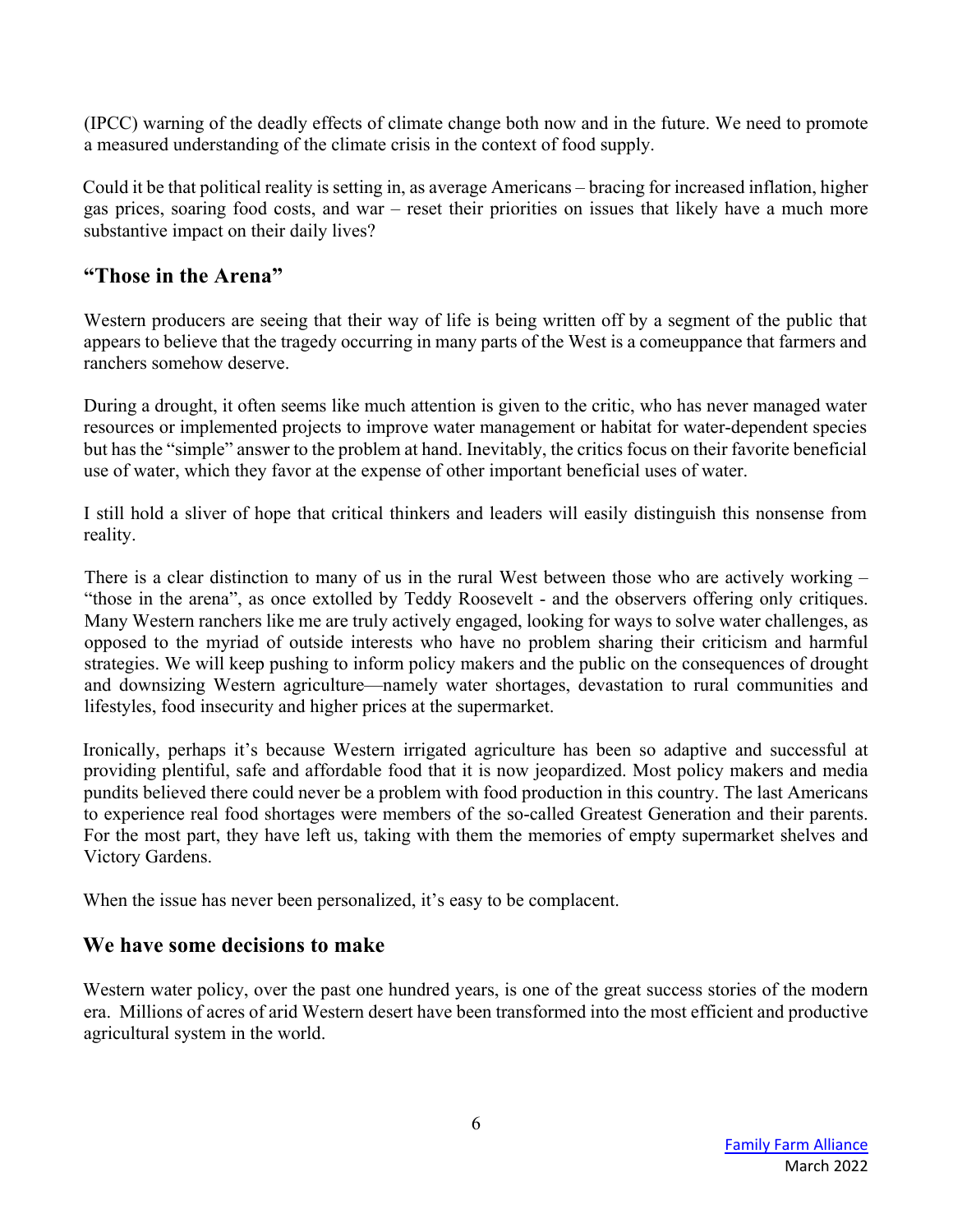Irrigated agriculture isn't a good investment, it is an incredible investment<sup>1</sup>. It continues to be a leading economic driver in the West. However, the successes of the past have not come without a cost. The incredible expansion of the population, physical modifications made to rivers and streams, and agricultural practices themselves have impacted the environment. It is these impacts that are now causing many to question the policies of the past.

Resolving these issues without destroying what we worked so hard to achieve is the challenge that we all face. But to be successful, we must face them together. No resolution will be found unless we find a way to balance all competing needs in a way that supports continued growth of irrigated agriculture.

Are we going to wake up and realize the world has drifted far from the stability we have known for our lifetimes and make required course corrections? Or do we remain committed to our own demise and continue on a crash course with what may likely be the greatest food shortage in American history?

We have some decisions to make.

Agricultural production in the West is an irreplaceable, strategic national resource that is vital to U.S. food security, the ecosystem, and overall drought resilience. The role of the federal government in the 21<sup>st</sup> Century should be to protect and enhance that resource by doing whatever it can to ensure that water remains on farms. There may never be a better time than now for thoughtful and courageous leaders to stand up and shout down the critics and back seat drivers who don't have a single minute's worth of experience "in the arena".

If not now, when? If not us, who?

Western producers can and will successfully work through future droughts and water shortages in a collaborative and effective way. The future of millions of people and millions of acres of farms and ranches and the food and fiber they produce rest on this belief.

I'll be the first one to admit it - we must become more effective in communicating to the world the value of farmers and ranchers. Our societies are confused. The basic principles of existence are under pressure. The steady rhythms of food production and attendant ecosystem services and benefits are crucial to understanding our challenges and finding solutions.

At the Family Farm Alliance, we will continue our efforts to ensure Western irrigated agriculture continues to play a vital role in feeding our Nation, while keeping our rural communities and the environment healthy.

At a time of unprecedented change, one certainty holds firm and true – our nation's most valuable natural resource must be preserved.

 $1 A 2015$  study by Dr. Darryl Olsen found that, for the 17 Western states studied, the total household income impacts from irrigated agriculture, associated service industries, and food processing sectors was \$172 billion. The annual return to the economy from the \$11 billion investment in the federal system has been estimated at \$12 billion annually. In other words, the economy of the United States receives a greater than 100% return each year on this investment.